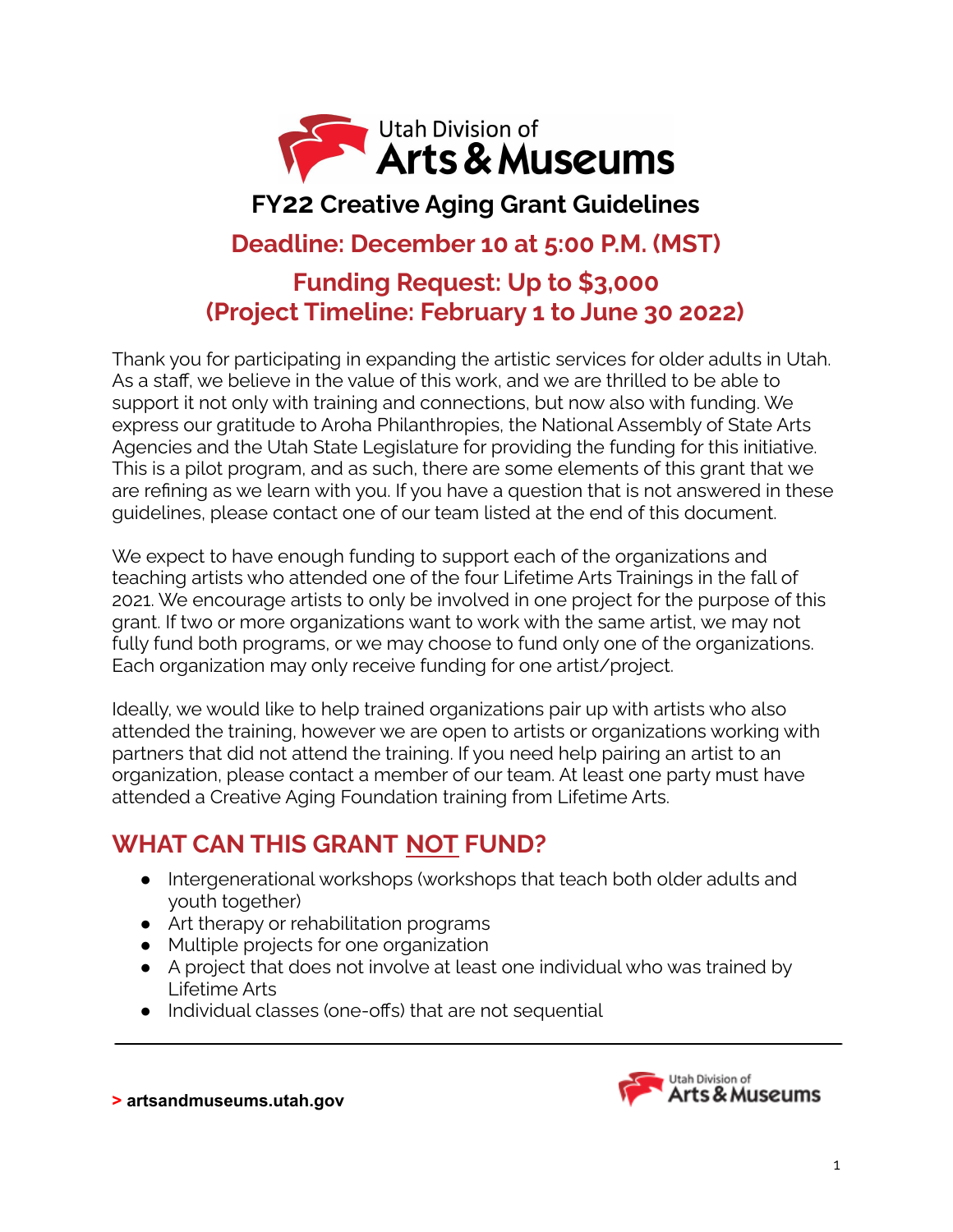### **WHO CAN APPLY?**

- Organization/artist that has attended one of the three-day training workshops by Lifetime Arts, and works with an organization/artist who has also attended the training
- Organizations that have attended the Lifetime Arts training, but choose to work with an artist that has not attended the Lifetime Arts training
- An artist who has attended the Lifetime Arts training and plans to work with an organization that has not attended the Lifetime Arts training
- UA&M's preference is to fund an organization. If there is a compelling reason for an individual artist to sponsor a class without a partner organization, please contact us for directions about how to complete the application.
- Nonprofit, government agencies, and for-profit businesses may apply. Individual artists may only apply with pre-approval.

## **KEY POINTS**

If you have a question, please contact a member of our team

- The trainings offered must be for adults 55 years and older
- Organizations may only receive funding for one project
- The primary applicant of the grant should be the entity that will be receiving and distributing the funding
- This grant must pay for a sequential training series:
	- There must be a minimum of 6 sessions (maximum of 10), 45-90 minutes in length
		- We understand this may vary based on art form, required supplies, virtual or in-person, space availability, etc. Please reach out and discuss with us if your proposal does not align with this structure.
	- Lifetime Arts recommends a class size of 10 people. While this is not required, the sponsored class must facilitate social engagement.
	- Sessions should aim to have the same participants each time (some changes in participation will be acceptable)
	- Session topics need to build on each other to promote skill mastery.
	- There must be a culminating event (such as a community gallery exhibit or a performance).
- No more than 10% of funds may be used for hospitality. Funding may not be used for the purchase of alcohol.
- UA&M funding received from this FY22 grant must be spent between February 1, 2022 to June 30, 2022.

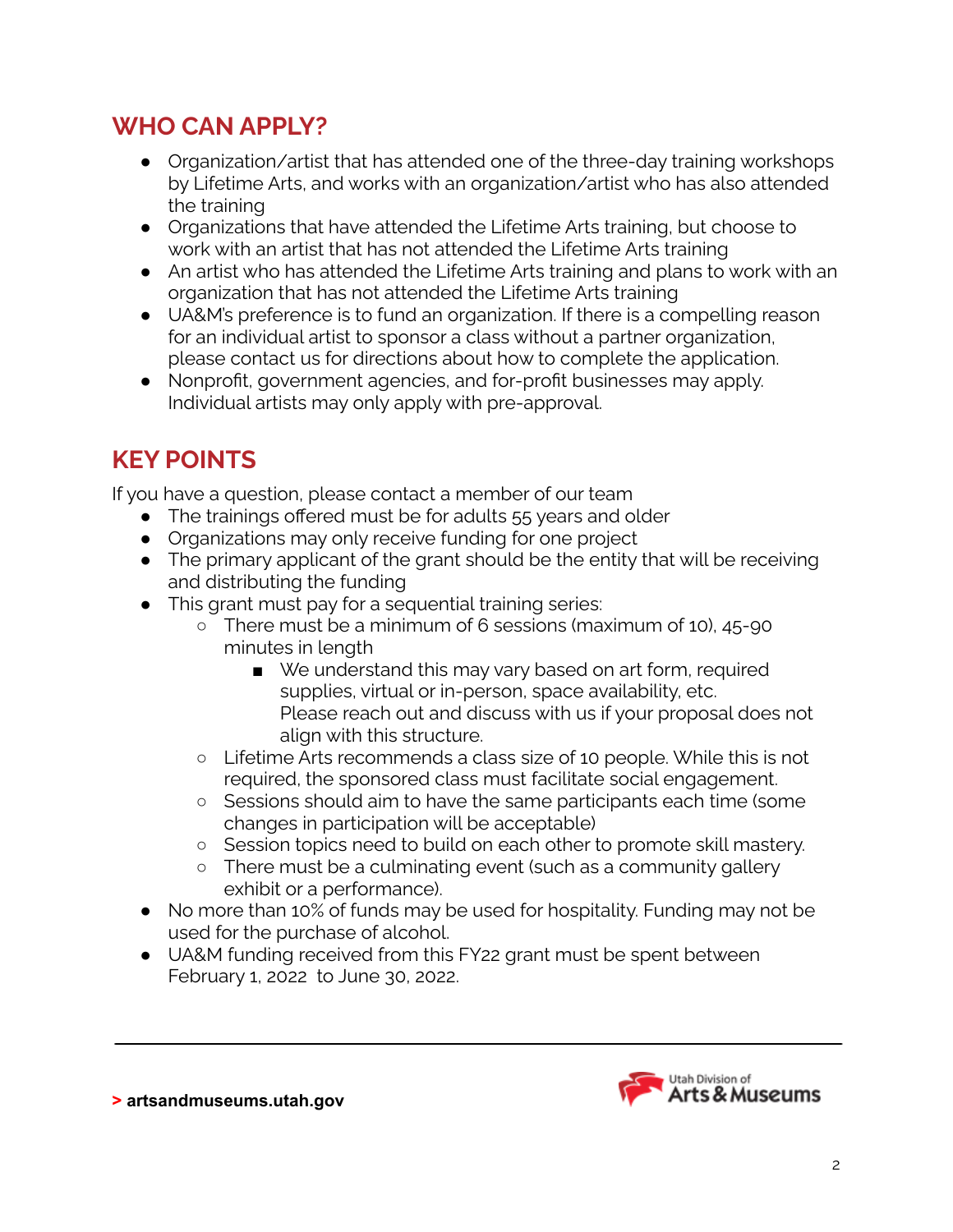- Scholarships or reduced class fees must be available to participants who have financial need.
- We will be gathering data from all participating groups. **Surveys will be provided and we ask that you distribute them to your participants.**

### **NO CASH MATCH REQUIRED**

Because of the special nature of this grant, no cash match is required.

### **APPLICATION CONTENT**

All [application](https://utahdcc.secure.force.com/portal/)s must be submitted online through the grant application portal. If you do not currently have access to the portal, it can take **up to two days** to receive a portal account. If there has been a change in staff at your organization, please contact us so we can set up the correct account for access to our portal.

**GENERAL QUESTIONS: The application will open with general contact and agency questions.** The primary applicant of the grant should be the entity that will be receiving and distributing the funding. General questions are not scored.

#### **APPLICATION QUESTIONS:**

**WHAT WE ASK: Summarize your organization's work in 140 characters or less.**

**THE ANSWER WE'RE LOOKING FOR:** Tell us about your organization's mission, and the core of your programming/services in 140 characters or less.

**WHAT WE ASK: What is the name of the teaching artist and how did you choose to work together?**

**THE ANSWER WE'RE LOOKING FOR:** Please tell us more about the artist and why you chose to work together. Why is this artist a good fit for your community?

**WHAT WE ASK: Please upload a contract or confirmation correspondence with the artist.**

**THE ANSWER WE'RE LOOKING FOR:** Please upload a PDF document which illustrates a partnership agreement between an organization and an artist. This can be a contract, memorandum of understanding, a formal letter, or an email correspondence.

> Utah Division of Arts & Museums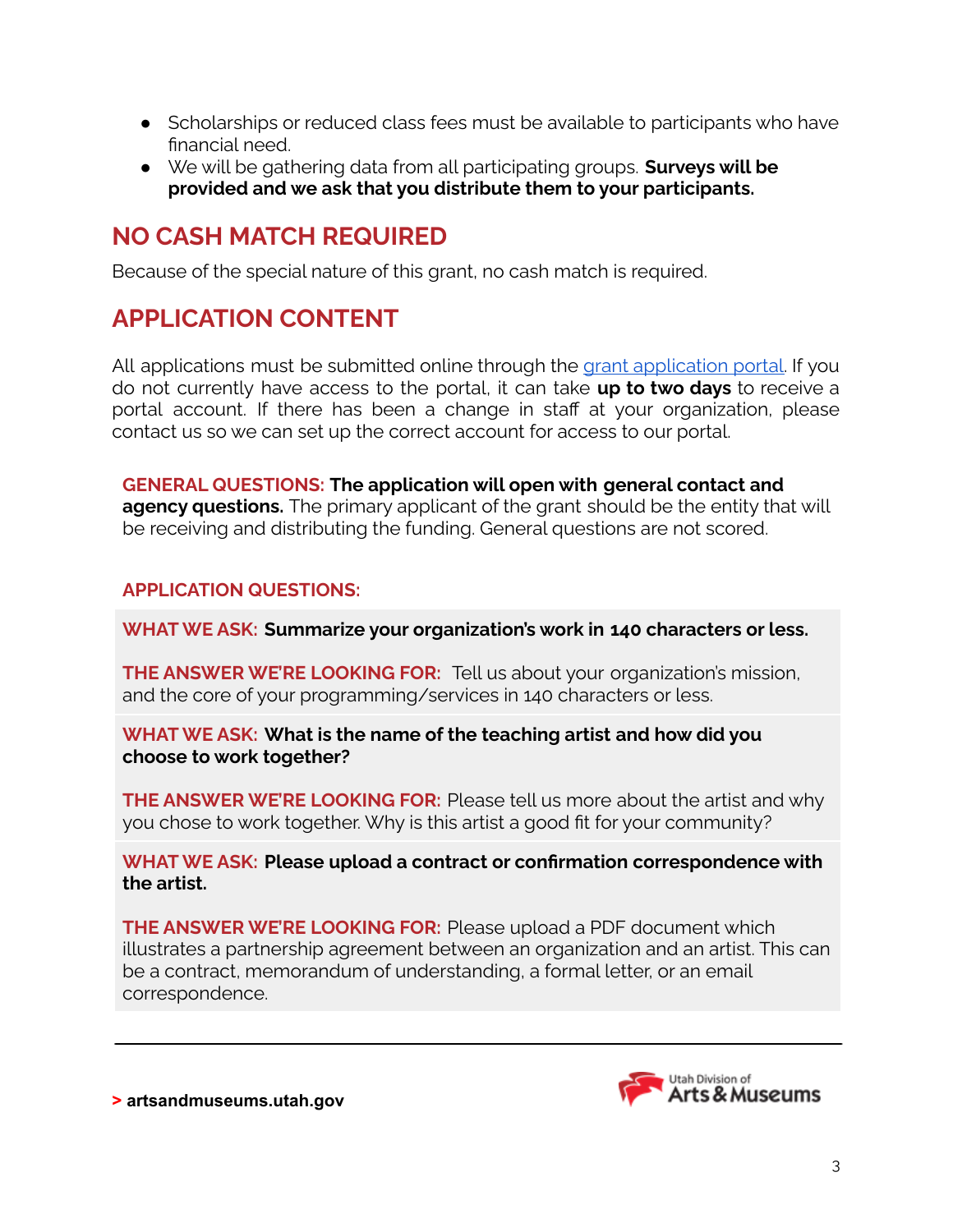**WHAT WE ASK: Please describe the overall goal for the creative aging program in one sentence.**

#### **WHAT WE ASK: Identify the learning goals for the creative aging program.**

**THE ANSWER WE'RE LOOKING FOR:** What will participants need to know or do? Include arts techniques that participants will be learning, as well as completed project and social engagement goals.

#### **WHAT WE ASK: Provide a one paragraph program description.**

**THE ANSWER WE'RE LOOKING FOR:** Include details about the themes/topics and art skills that will be taught, and community engagement benefits. This description may be used to market the program.

#### **WHAT WE ASK: Please describe the expected participants? How will you market the opportunity?**

**THE ANSWER WE'RE LOOKING FOR:** Without providing names of participants, please tell us about the audience you are expecting to serve. You could describe your community. Are the participants part of an existing program or senior housing or will you be drawing from the community by marketing it more broadly? How will you advertise the program or assure attendance?

#### **WHAT WE ASK: Describe the culminating event.**

**THE ANSWER WE'RE LOOKING FOR:** Please include details about the goals, social engagement opportunities for audience and students, and vision for the final sharing.

#### **WHAT WE ASK: Affirmations**

**THE ANSWER WE'RE LOOKING FOR:** By checking "yes" you are affirming that you will stick to the following pay schedule. \$30 per hour for preparation (maximum of 20 hours) \$50 per hour for teaching (minimum) Minimum total payment to an artist \$600 Artist will be paid within 2 weeks of the final class

Checklist of trainings. At least one training session needs to have been attended. Who attended the training? Which session(s) did they attend?

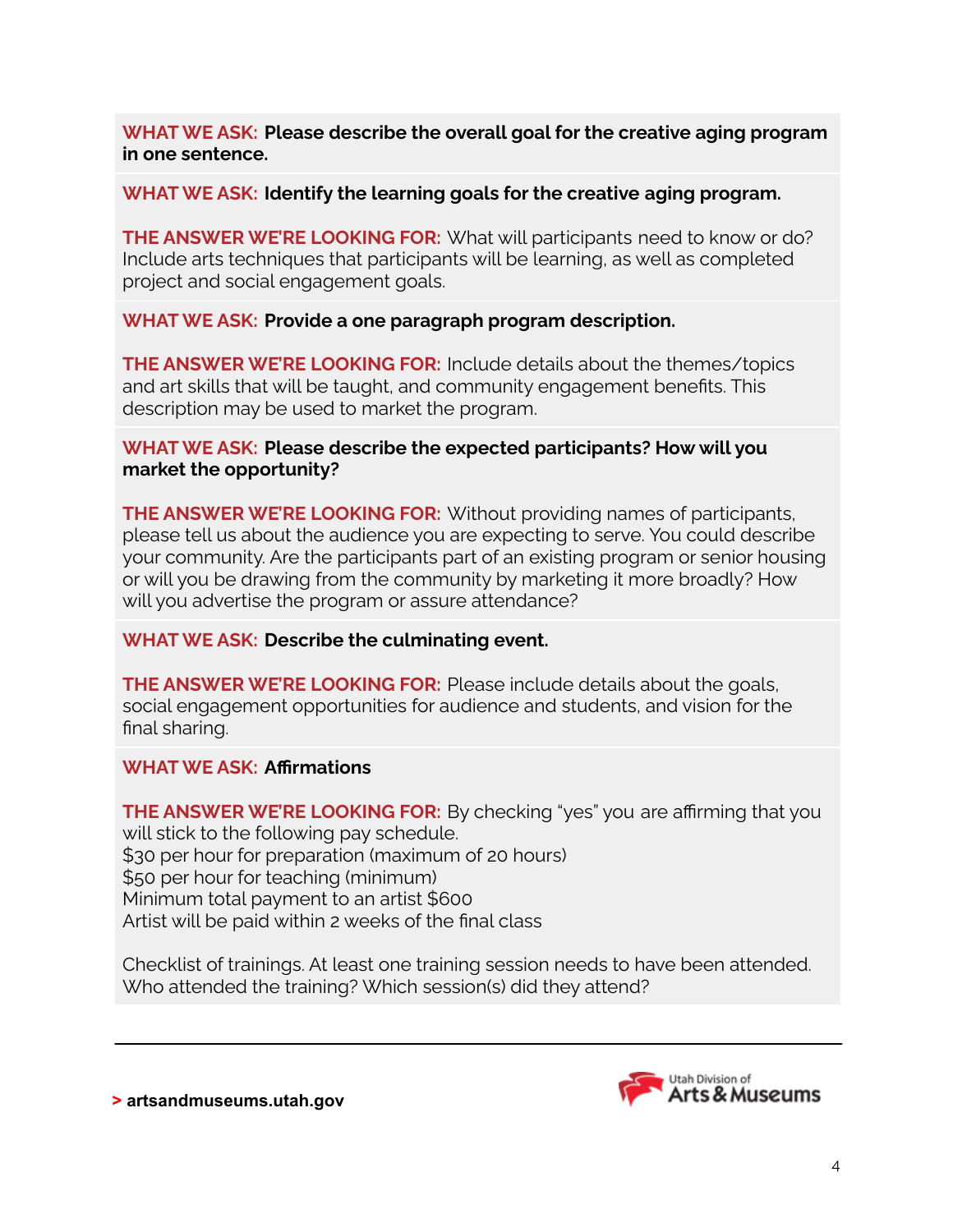Cultural Organization (August 16-18, 2021) Cultural Organization (August 23-25, 2021) Teaching Artist (August 30 - September 1, 2021) Older Adult Service Organization (September 27-29, 2021)

#### **WHAT WE ASK: Budget**

**THE ANSWER WE'RE LOOKING FOR:** Please provide the costs for each of the following items:

- Total Artist Teaching Fee:
- Total Artist Preparation Fee:
- Total Artistic Supplies:
- Total Facility Rental (optional):
- Other expenses (explain below):

Total request (maximum available \$3,000) Justification/Other

#### **WHAT WE ASK: Will there be a fee for participants? Will you offer scholarships/fee reduction?**

**THE ANSWER WE'RE LOOKING FOR:** How much will a participant pay to attend the classes? How many classes are in the session? What kind of fee reduction or scholarship will you offer?

### **REVIEW PROCESS**

Grants (funding awards) made by the Utah Division of Arts & Museums (UA&M) support arts, museums, and cultural experiences in communities statewide. Grants are intended to provide Utah residents with opportunities to participate in cultural activities. Grant panels work diligently to evaluate grants based on cultural merit, sound fiscal management, and ability to reach a broad community.

Eligible applications will be reviewed by UA&M staff. This grant will be approved by the Utah Arts Advisory board. The appropriate board will review and approve final funding recommendations, and may consider a special exception to these guidelines based on agency priorities. UA&M is a state agency that provides public funding for arts and museums. As a public entity, it reserves the right to make final decisions about the use of public funds for projects, programs, acquisitions, commissions, or other activities as deemed appropriate by the Division and/or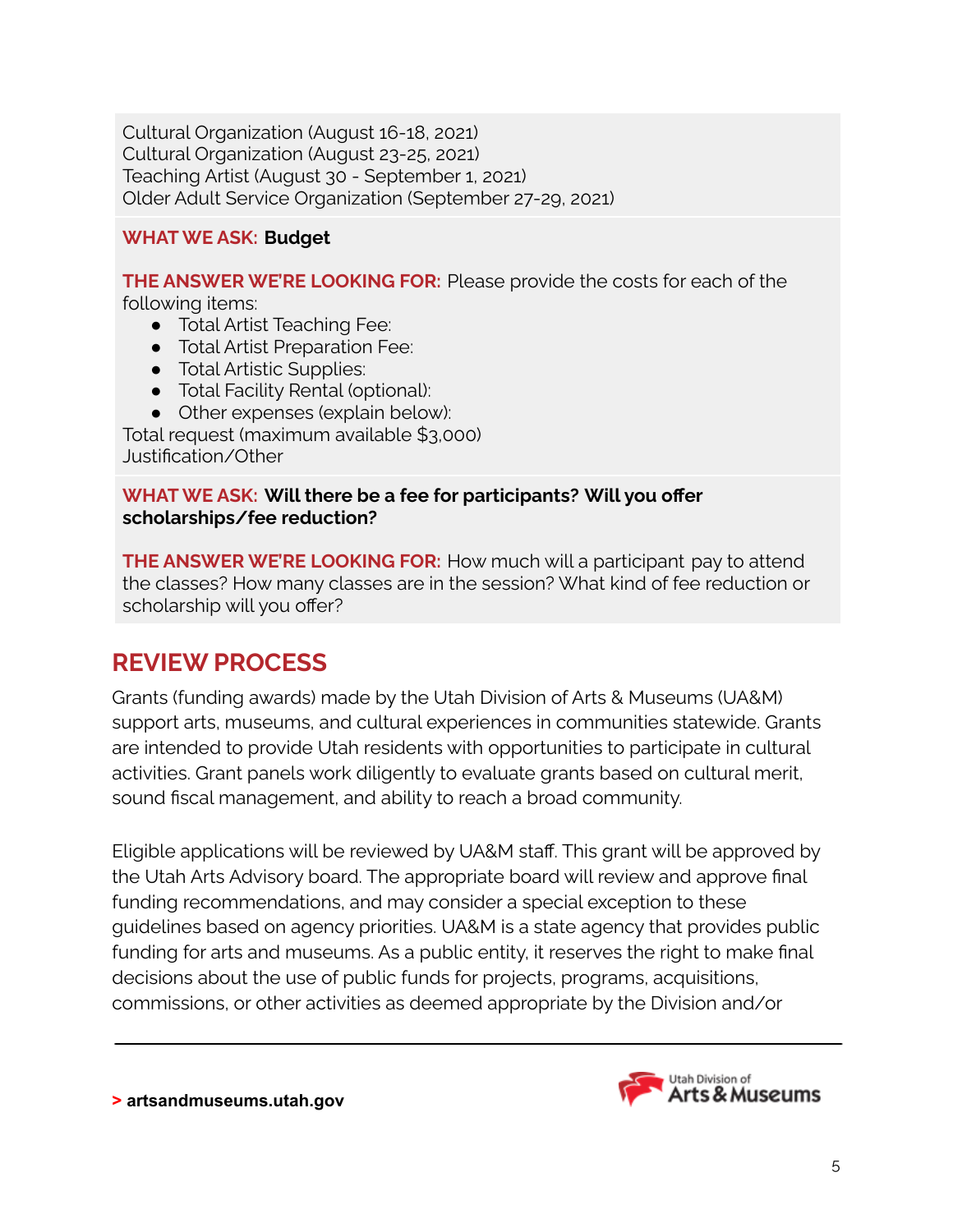board. No organization or individual is guaranteed funding from one year to the next. Funding levels are contingent on many factors, including resources available, number of applications, a written application, and meeting specified criteria.

UA&M takes the responsibility of awarding public funding seriously. UA&M carefully follows grant review and award procedures as permitted by statute and agency policies. UA&M reserves the right to revoke awarded public funds (current, multi-year, and/or future) as deemed necessary. The revocation of any public funds will be taken under consideration by the appropriate Utah Arts & Museum board.

### **GRANT TIMELINE**

Grant Opens: Thursday, November 4, 2021 Grant Closes: Friday, December 10, 2021 at 5:00 p.m. MST Panel Review: January 2022 Funding Notification: January 2022 Project Completion: By June 30, 2022

### **ELIGIBILITY POLICIES**

- As a pilot program with dedicated non-state funding, organizations that are receiving either general operating support or a project grant may also apply for this funding.
- Utah Arts & Museums restricts its funding to organizations based in, and primarily serving, the residents of or visitors to Utah.
- All organizations applying for grants must have a DUNS number. For more information on applying for a DUNS number, click **[here.](https://artsandmuseums.utah.gov/wp-content/uploads/2019/01/DUNSInstructions_2017.pdf)**
- This funding must be spent between February 1, 2022 and June 30, 2022.
- Final reports are due August 1, 2022. If your organization fails to file a final report to the division, you may be required to return the funding.

### **WHAT IF MY ORGANIZATION GETS FUNDED?**

All grantees will receive an email notifying them of their grant award. The email will contain a copy of the State of Utah Grant Contract. The grantee should read and sign the contract and then send the entire contract via postal mail or email to our office for processing. Payment will be disbursed after we process the signed contract.

As a grantee, you will need to ensure you do the following: